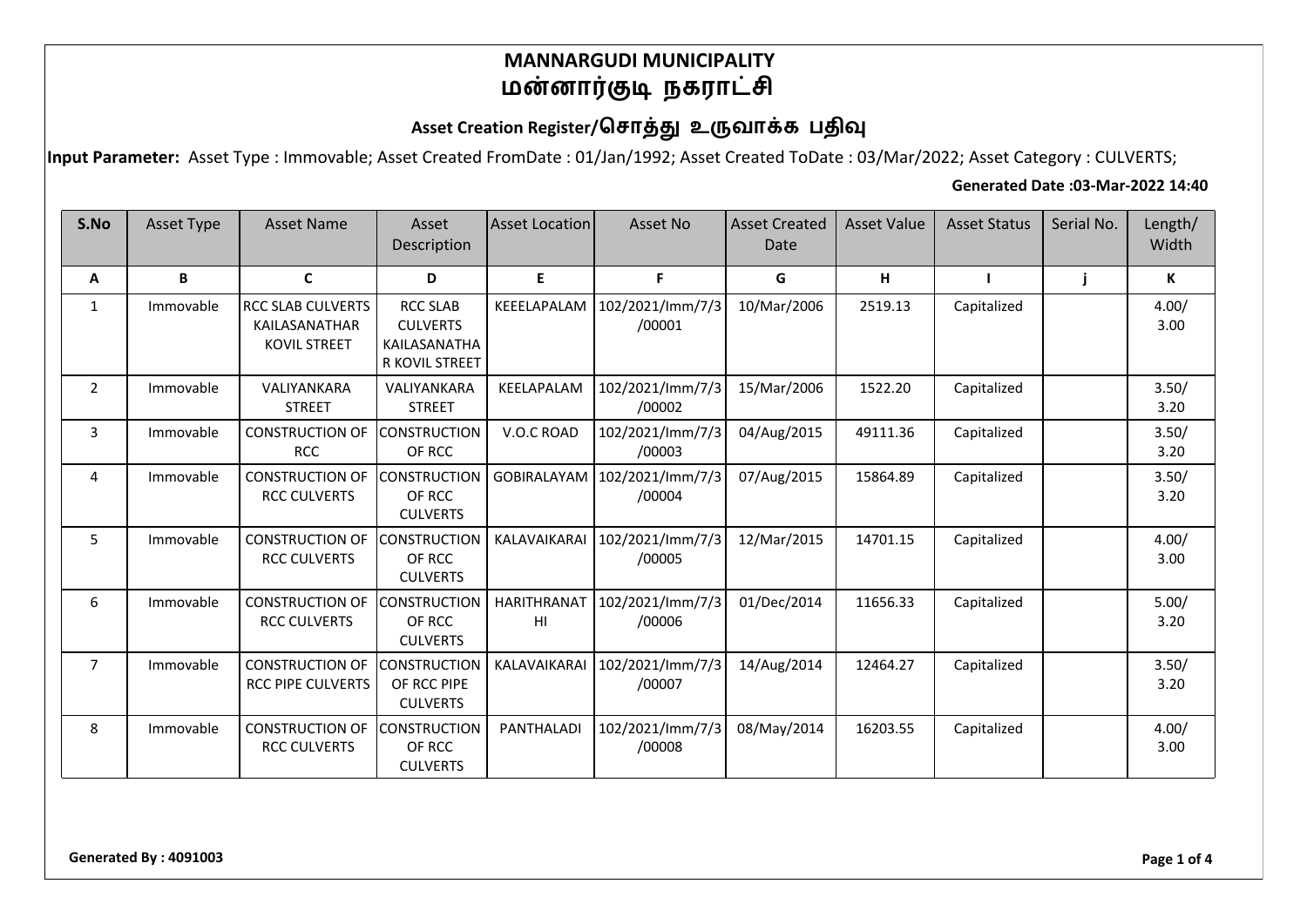# Asset Creation Register/சொத்து உருவாக்க பதிவு

| 9  | Immovable | ARUNTHATHIYAR<br><b>STREE CULVERT</b>                     | ARUNTHATHIYA<br><b>R STREE</b><br><b>CULVERT</b>            | <b>HARITHNATHI</b><br><b>NORTH</b>           | 102/2021/lmm/7/3<br>/00009 | 12/Dec/2003 | 0.40    | Capitalized | 3.50/<br>3.00 |
|----|-----------|-----------------------------------------------------------|-------------------------------------------------------------|----------------------------------------------|----------------------------|-------------|---------|-------------|---------------|
| 10 | Immovable | THIRUMANJANAVEE<br><b>THI</b>                             | THIRUMANJAN<br>AVEETHI                                      | <b>HARITHRANAT</b><br>H <sub>II</sub>        | 102/2021/lmm/7/3<br>/00010 | 21/May/2003 | 0.01    | Capitalized | 5.00/<br>3.20 |
| 11 | Immovable | <b>MASTHAN PALLI</b>                                      | <b>MASTHAN PALLI</b>                                        | PERIYAKADAI<br><b>STREET</b>                 | 102/2021/lmm/7/3<br>/00011 | 24/Feb/2005 | 0.01    | Capitalized | 3.50/<br>3.20 |
| 12 | Immovable | <b>MANNAI NAGAR</b><br><b>CULVERT</b>                     | <b>MANNAI</b><br><b>NAGAR</b><br><b>CULVERT</b>             | PANTHALADI                                   | 102/2021/lmm/7/3<br>/00012 | 19/Apr/2004 | 0.05    | Capitalized | 3.50/<br>3.00 |
| 13 | Immovable | ANGALAMMAN<br><b>KOVIL STREET</b><br><b>CULVERTS</b>      | ANGALAMMAN<br><b>KOVIL STREET</b><br><b>CULVERTS</b>        | KEELAPALAM                                   | 102/2021/lmm/7/3<br>/00013 | 06/Jul/2004 | 0.03    | Capitalized | 3.50/<br>3.20 |
| 14 | Immovable | <b>OLD THANJAVUR</b><br>ROAD CULVERTS                     | <b>OLD</b><br>THANJAVUR<br><b>ROAD</b><br><b>CULVERTS</b>   | V.O.C ROAD                                   | 102/2021/lmm/7/3<br>/00014 | 30/May/2013 | 0.31    | Capitalized | 3.50/<br>3.00 |
| 15 | Immovable | <b>AZAD STREET</b><br><b>CULVERTS</b>                     | <b>AZAD STREET</b><br><b>CULVERTS</b>                       | <b>BUSTAND</b>                               | 102/2021/lmm/7/3<br>/00015 | 16/Jul/2013 | 0.30    | Capitalized | 5.00/<br>3.20 |
| 16 | Immovable | THAMARAIKULAM<br><b>CILVERTS</b>                          | THAMARAIKULA<br><b>M CILVERTS</b>                           | <b>BUSTAND</b>                               | 102/2021/lmm/7/3<br>/00016 | 07/Nov/2013 | 0.19    | Capitalized | 3.50/<br>3.00 |
| 17 | Immovable | <b>MMENATCHI</b><br><b>AMMAN KOVIL</b><br><b>CULVERTS</b> | <b>MMENATCHI</b><br><b>AMMAN KOVIL</b><br><b>CULVERTS</b>   | V.O.C ROAD                                   | 102/2021/lmm/7/3<br>/00017 | 24/Jan/2014 | 0.49    | Capitalized | 3.50/<br>3.20 |
| 18 | Immovable | <b>ANTHONIYAR KOVIL</b><br><b>STREET CULVERTS</b>         | <b>ANTHONIYAR</b><br><b>KOVIL STREET</b><br><b>CULVERTS</b> | <b>GOBIRALAYAM</b><br><b>ROAD</b>            | 102/2021/lmm/7/3<br>/00018 | 11/Feb/2014 | 0.99    | Capitalized | 3.50/<br>3.20 |
| 19 | Immovable | THAMARAIKULAM<br><b>CULVERTS</b>                          | THAMARAIKULA<br><b>M CULVERTS</b>                           | <b>BUSTAND</b>                               | 102/2021/lmm/7/3<br>/00019 | 22/Jun/2005 | 3024.44 | Capitalized | 5.00/<br>3.20 |
| 20 | Immovable | <b>PROVIDING</b><br>PRECAST SLAP<br><b>CULVERTS</b>       | <b>PROVIDING</b><br>PRECAST SLAP<br><b>CULVERTS</b>         | <b>HARITHRANAT</b><br>$\mathsf{H}\mathsf{I}$ | 102/2021/lmm/7/3<br>/00020 | 07/Feb/2003 | 7302.69 | Capitalized | 3.50/<br>3.20 |

**Generated By : 4091003 Page 2 of 4**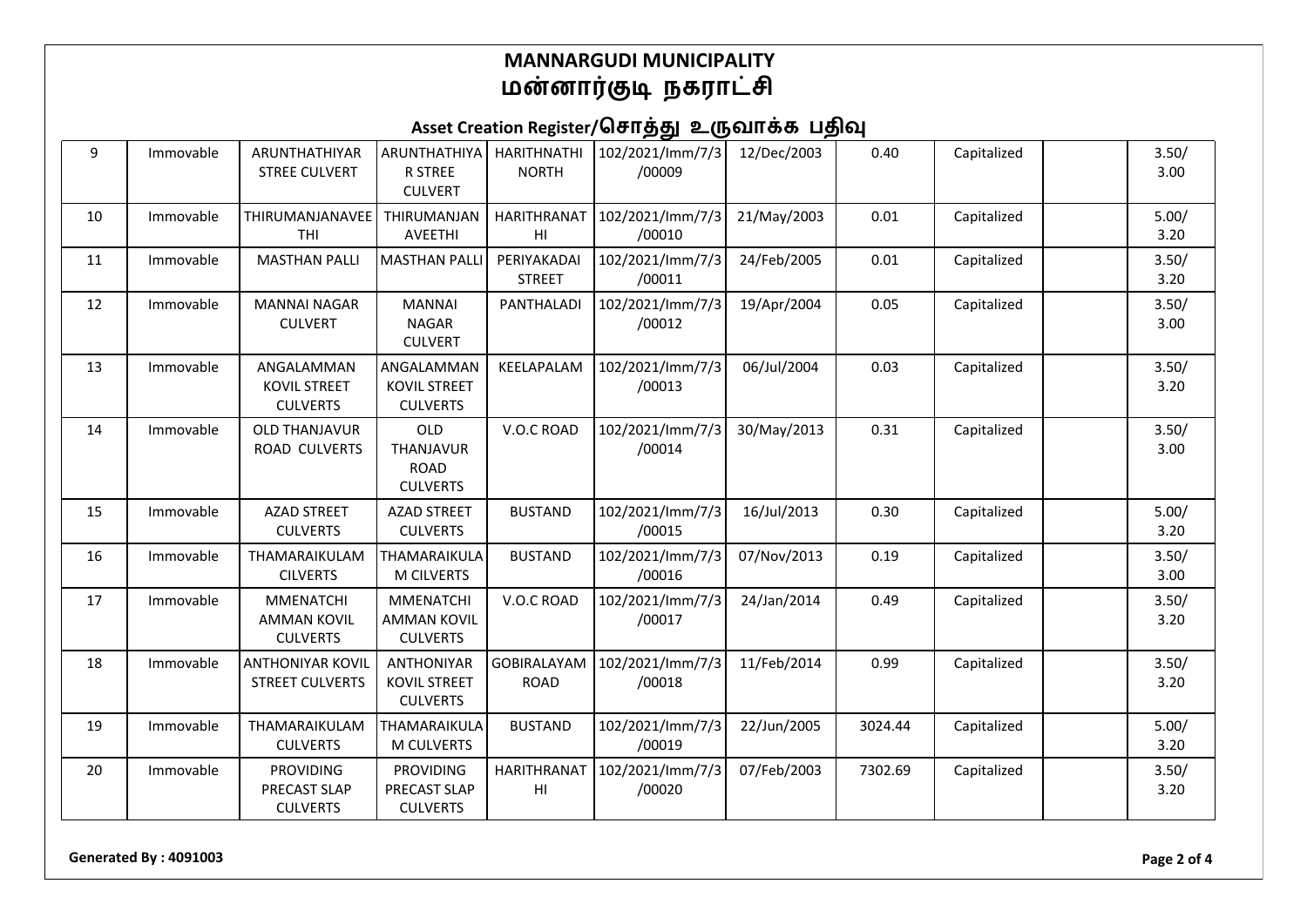# Asset Creation Register/சொத்து உருவாக்க பதிவு

| 21 | Immovable | <b>TRG KALYANA</b><br><b>MANDBAM</b><br><b>CULVERTS</b>                                  | <b>TRG KALYANA</b><br><b>MANDBAM</b><br><b>CULVERTS</b>                                        | <b>AZAD STREET</b>                | 102/2021/lmm/7/3<br>/00021 | 27/Aug/2008 | 0.11      | Capitalized | 3.50/<br>3.20 |
|----|-----------|------------------------------------------------------------------------------------------|------------------------------------------------------------------------------------------------|-----------------------------------|----------------------------|-------------|-----------|-------------|---------------|
| 22 | Immovable | <b>JEEYAR THOPPU</b>                                                                     | <b>JEEYAR THOPPU</b>                                                                           | <b>KALAVAIKARAI</b>               | 102/2021/lmm/7/3<br>/00022 | 21/Aug/2013 | 0.41      | Capitalized | 5.00/<br>3.20 |
| 23 | Immovable | <b>CONSTRUCTION OF</b><br><b>SMALL CULVERT</b><br><b>AND STROM WATER</b><br><b>TRAIN</b> | <b>CONSTRUCTION</b><br>OF SMALL<br><b>CULVERT AND</b><br><b>STROM WATER</b><br><b>TRAIN</b>    | HARITHRANAT<br>HI                 | 102/2021/lmm/7/3<br>/00023 | 04/Jan/2013 | 112324.31 | Capitalized | 3.50/<br>3.00 |
| 24 | Immovable | <b>CONSTRUCTION OF</b><br><b>CULVERTS</b>                                                | <b>CONSTRUCTION</b><br>OF CULVERTS                                                             | <b>BUSTAND</b>                    | 102/2021/lmm/7/3<br>/00024 | 04/Jun/2015 | 12160.26  | Capitalized | 3.50/<br>3.20 |
| 25 | Immovable | <b>CONSTRUCTION OF</b><br><b>RCC CULVERT</b>                                             | <b>CONSTRUCTION</b><br>OF RCC<br><b>CULVERT</b>                                                | <b>GOBIRALAYAM</b><br><b>ROAD</b> | 102/2021/lmm/7/3<br>/00025 | 04/Jun/2015 | 75317.04  | Capitalized | 3.50/<br>3.00 |
| 26 | Immovable | <b>CONSTRUCTION OF</b><br><b>RCC SLAB CULVERT</b><br>NEAR E.B NAGAR AT<br>WARD NO.26     | <b>CONSTRUCTION</b><br>OF RCC SLAB<br><b>CULVERT NEAR</b><br><b>E.B NAGAR AT</b><br>WARD NO.26 | KALAVAIKARAI                      | 102/2021/lmm/7/3<br>/00026 | 26/Mar/2019 | 36387.59  | Capitalized | 4.00/<br>3.00 |
| 27 | Immovable | <b>CONSTRUCTION OF</b><br><b>RCC CULVERTS</b>                                            | <b>CONSTRUCTION</b><br>OF RCC<br><b>CULVERTS</b>                                               | V.O.C ROAD                        | 102/2021/lmm/7/3<br>/00027 | 16/Apr/2015 | 42994.75  | Capitalized | 3.50/<br>3.00 |
| 28 | Immovable | <b>RCC SLAB CULVERT</b><br>AT HANUMAR KOVIL<br><b>STREET</b>                             | <b>RCC SLAB</b><br><b>CULVERT AT</b><br><b>HANUMAR</b><br><b>KOVIL STREET</b>                  | PANTHALADI                        | 102/2021/lmm/7/3<br>/00028 | 20/Mar/2006 | 1527.04   | Capitalized | 3.50/<br>3.00 |
| 29 | Immovable | <b>CONSTRUCTION OF</b><br><b>CULVERTS</b>                                                | <b>CONSTRUCTION</b><br>OF CULVERTS                                                             | PANTHALADI                        | 102/2021/lmm/7/3<br>/00029 | 14/Sep/2012 | 5028.58   | Capitalized | 4.00/<br>3.00 |
| 30 | Immovable | <b>KRISHAN STREET</b><br>AND MADIVILGAM                                                  | <b>KRISHAN</b><br><b>STREET AND</b><br>MADIVILGAM                                              | KEELAPALAM                        | 102/2021/lmm/7/3<br>/00030 | 10/Oct/2011 | 0.15      | Capitalized | 3.50/<br>3.00 |